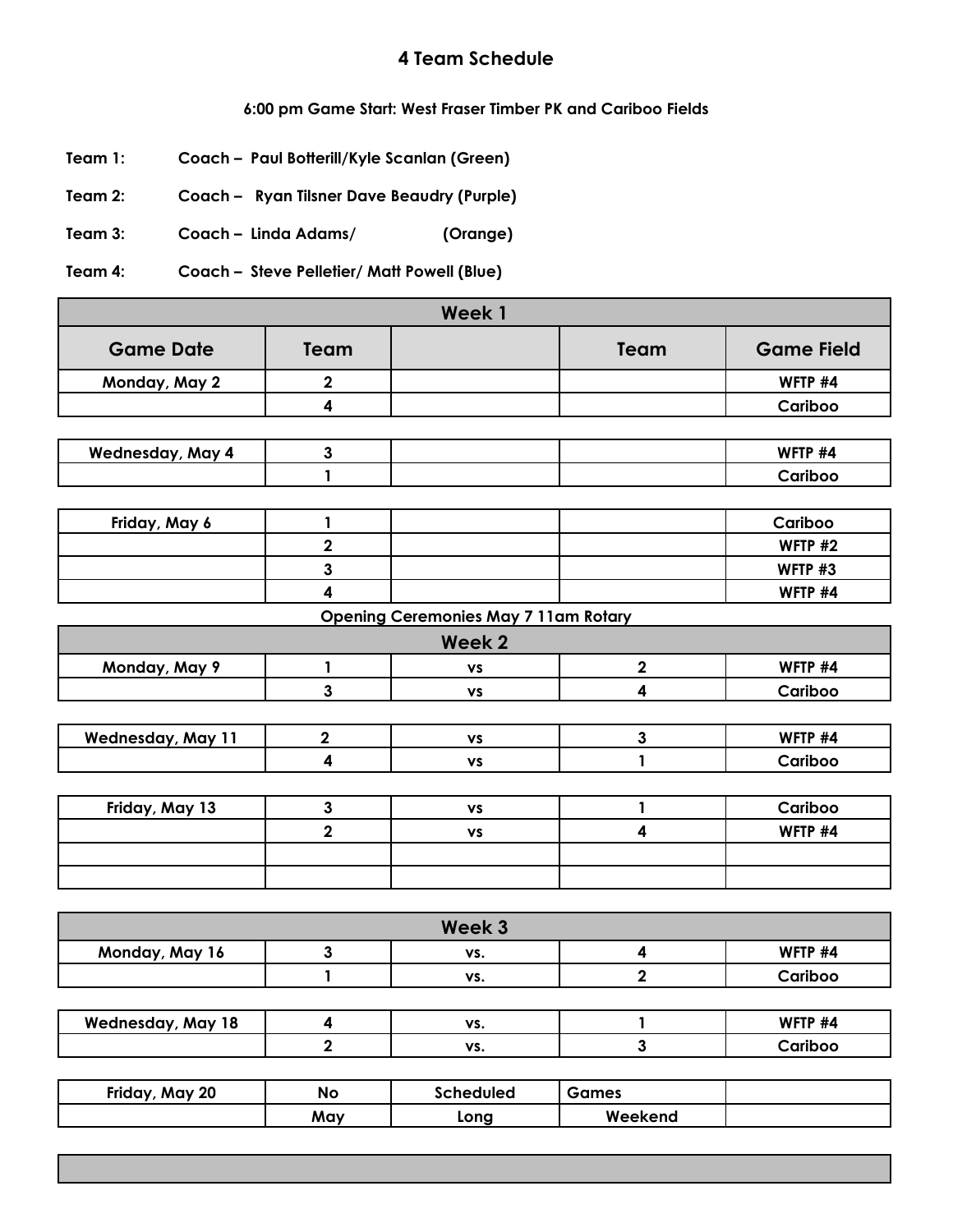| Week 4           |          |   |           |  |  |
|------------------|----------|---|-----------|--|--|
| 2                | VS.      | 4 | WFTP #4   |  |  |
| 3                | VS.      |   | Cariboo   |  |  |
|                  |          |   |           |  |  |
|                  | VS.      | 2 | WFTP #4   |  |  |
| 3                | VS.      | 4 | Cariboo   |  |  |
|                  |          |   |           |  |  |
| $\boldsymbol{4}$ | practice |   | Cariboo   |  |  |
| 3                | practice |   | WFTP $#2$ |  |  |
| $\mathbf{2}$     | practice |   | WFTP #3   |  |  |
|                  | practice |   | WFTP #4   |  |  |
|                  |          |   |           |  |  |

| Team                    |           | Team                    | <b>Game Field</b>               |
|-------------------------|-----------|-------------------------|---------------------------------|
| $\mathbf 2$             | VS.       | 3                       | WFTP #4                         |
| $\boldsymbol{4}$        | VS.       | 1                       | Cariboo                         |
|                         |           |                         |                                 |
| $\mathbf{3}$            | <b>VS</b> | $\mathbf{1}$            | WFTP #4                         |
| $\overline{\mathbf{2}}$ | <b>VS</b> | 4                       | Cariboo                         |
|                         |           |                         |                                 |
| $\mathbf{3}$            | VS.       | $\overline{\mathbf{4}}$ | Cariboo                         |
| 1                       | VS.       | $\overline{2}$          | WFTP #4                         |
|                         |           |                         |                                 |
|                         | Week 6    |                         |                                 |
| $\mathbf 2$             | VS.       | 3                       | WFTP #4                         |
|                         | VS.       | 4                       | Cariboo                         |
|                         |           |                         |                                 |
| $\mathbf{2}$            | VS.       | 4                       | Cariboo                         |
| 3                       | VS.       | 1                       | WFTP #4                         |
|                         |           |                         |                                 |
| $\overline{\mathbf{2}}$ | VS.       | 1                       | Cariboo                         |
| 4                       | VS.       | 3                       | WFTP #4                         |
|                         |           |                         | <b>Skills Day June 5 Rotary</b> |

| Week 7                    |  |           |  |         |
|---------------------------|--|-----------|--|---------|
| Monday, June 13           |  | VS.       |  | WFTP #4 |
|                           |  | VS.       |  | Cariboo |
|                           |  |           |  |         |
| <b>Wednesday, June 15</b> |  | VS.       |  | WFTP #4 |
|                           |  | VS.       |  | Cariboo |
|                           |  |           |  |         |
| Friday, June 17           |  | <b>VS</b> |  | Cariboo |
|                           |  | VS        |  | WFTP #4 |

| Week 8          |  |     |  |         |
|-----------------|--|-----|--|---------|
| Monday, June 20 |  | VS. |  | WFTP #4 |
|                 |  | VS. |  | Cariboo |